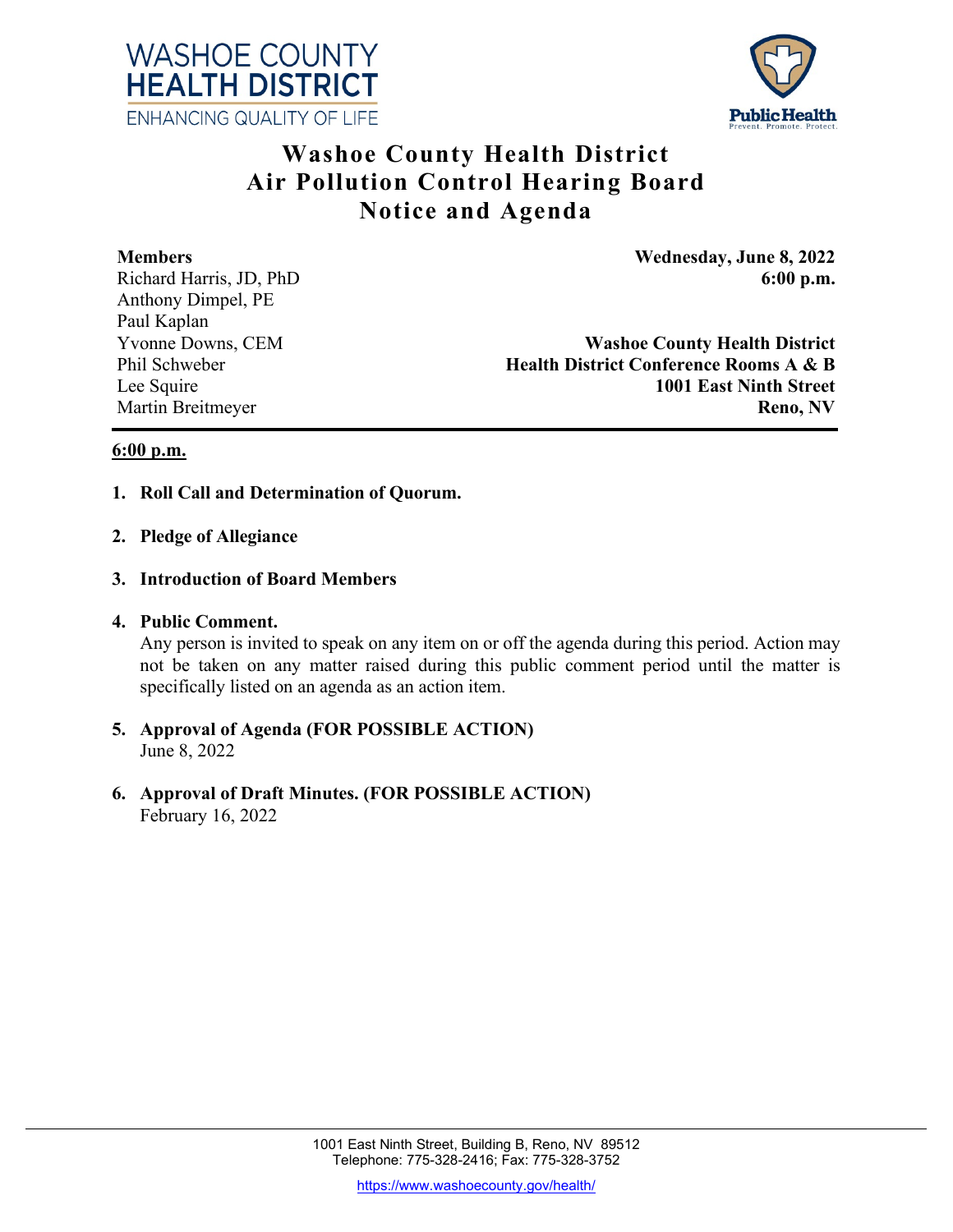**7. Recommendation of Staff to Uphold Notice of Violation No. AQMV22-0002 and AQMV22-0003 with a total associated administrative fine of \$27,500.00 issued to Moana Lane Shell by the Air Quality Management Division and Appealed to the Air Pollution Control Hearing Board. (FOR POSSIBLE ACTION)**

Recommendation of Staff to Deny the Appeal and Uphold Case No. 1337 with the following recommended penalty:

• Issuance of Notice of Violation AQMV22-0002 and AQMV22-0003 for failing to obtain an Authority to Construct prior to the construction or modification of permitted operations (Chapter 030 Part 002 Construction or Modification of Permitted Operations) and failure to comply with the provisions of an Authority to Construct for modified gasoline dispensing equipment (Chapter 030 Part 221 Section B Temporary Permit to Operate for Modified Equipment). These actions constitute major violations of the Washoe County District Board of Health Regulations Governing Air Quality Management (DBOH Regulations).

Recommended Penalty: \$27,500.00

## **8. Board Comment**

Hearing Board Member's topics for future agendas. (No discussion among Board Members will take place on the item)

## **9. Public Comment**

Any person is invited to speak on any item on or off the agenda during this period. Action may not be taken on any matter raised during this public comment period until the matter is specifically listed on an agenda as an action item.

#### **10. ADJOURNMENT.**